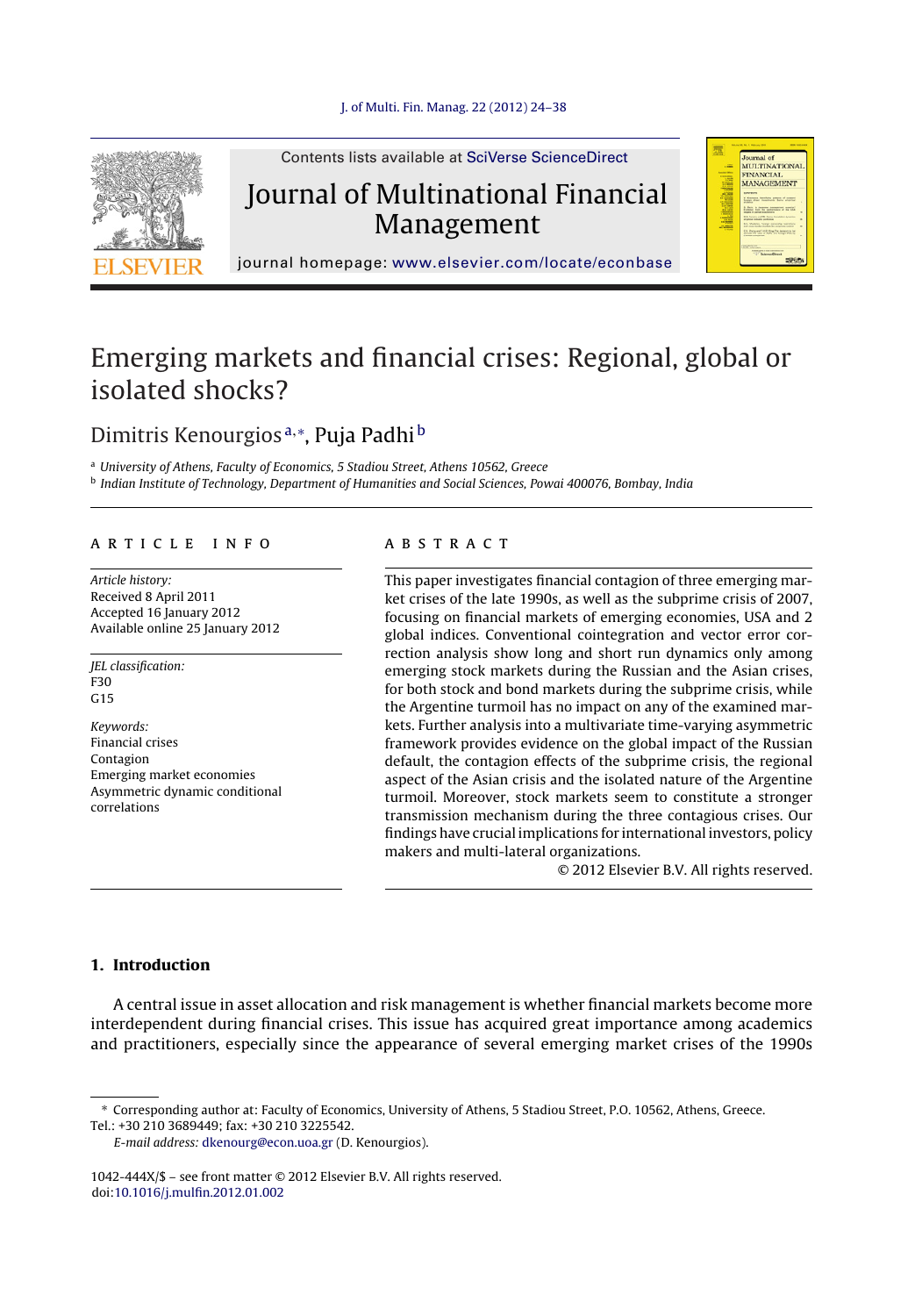(Mexican currency crisis in 1994–1995, Asian crisis in 1997, Russian default in 1998, Argentine crisis in 1999–2001, and Brazilian stock market crash in 1997–1998). Until then, financial crises models were developed with regard to crises as events occurring in individual countries. However, those crises episodes refocused the empirical research on the examination of contagion effects and the inter-regional or inter-continental nature of the shocks. Common to the majority of these events was the fact that the turmoil originated in one market extended to a wide range of markets and countries, in a way that was hard to explain on the basis of changes in fundamentals [\(Rodriquez,](#page--1-0) [2007\).](#page--1-0)

There is an extensive literature on financial contagion during several crises of the 1980s and 1990s (see [Dornbusch](#page--1-0) et [al.,](#page--1-0) [2000;](#page--1-0) [Kaminsky](#page--1-0) et [al.,](#page--1-0) [2003,](#page--1-0) for excellent surveys). To measure volatility spillovers and contagion among markets, early research used a range of different methodologies, such as the principle components model (e.g., [Calvo](#page--1-0) [and](#page--1-0) [Reinhart,](#page--1-0) [1996\),](#page--1-0) spillover models (e.g., [Glick](#page--1-0) [and](#page--1-0) [Rose,](#page--1-0) [1999\),](#page--1-0) cointegration and vector error correction models (e.g., [Sheng](#page--1-0) [and](#page--1-0) [Tu,](#page--1-0) [2000\),](#page--1-0) models of asymmetries and non-linearities (e.g., [Baur,](#page--1-0) [2003\),](#page--1-0) and models of interdependence (e.g., [Bekaert](#page--1-0) et [al.,](#page--1-0) [2005\).](#page--1-0) Furthermore, the existence of financial contagion has been studied mainly around the notion of "correlation breakdown" (a statistically significant increase in correlation during the crash period) (e.g., [King](#page--1-0) [and](#page--1-0) [Wadhwani,](#page--1-0) [1990;](#page--1-0) [Calvo](#page--1-0) [and](#page--1-0) [Reinhart,](#page--1-0) [1996\).](#page--1-0) However, since the thought-provoking paper by [Forbes](#page--1-0) [and](#page--1-0) [Rigobon](#page--1-0) [\(2002\),](#page--1-0) a number of limitations to the literature on financial contagion have been highlighted (e.g., a heteroskedasticity problem when measuring correlations, a problem with omitted variables and the need for a dynamic increment in the regressions, affecting at least in the second moments correlations and covariances). To overcome those restrictions and provide sufficient evidence of contagion, researchers have been already using more sophisticated approaches, such as models of conditional asymmetries and correlations (e.g., [Chiang](#page--1-0) et [al.,](#page--1-0) [2007;](#page--1-0) [Kenourgios](#page--1-0) et [al.,](#page--1-0) [2011\),](#page--1-0) regime-switching models (e.g., [Pelletier,](#page--1-0) [2006\),](#page--1-0) and dynamic copulas with or without regimes (e.g., [Rodriquez,](#page--1-0) [2007;](#page--1-0) [Okimoto,](#page--1-0) [2008\).](#page--1-0)

This paper investigates the existence of a correlated-information channel, through which contagion can be viewed as the transmission of information from more-liquid markets or markets with more rapid price discovery to other markets, focusing initially on three major emerging market crises (Asian crisis, Russian default and Argentine turmoil).<sup>1</sup> The analysis covers both equity and bond markets in selected emerging market economies (EMEs) of various regions (Latin America, Asia, Europe, Middle East and Africa), as well as USA and 2 global indices for equities and bonds, for comparative reasons. To expand the scope and the contribution of our research, we also investigate the contagion effects of the subprime crisis of 2007–2008 in the examined EMEs.<sup>2</sup> Our purpose is to identify in a broader framework the propagation mechanism of crises with different characteristics occurred in emerging (Asian currency crisis, Russian and Argentinean government defaults) and developed countries/regions (U.S. subprime crisis), and elucidate how vulnerable emerging financial markets are to both emerging and global shocks. To serve this purpose, we maintain, following similar studies in the literature (e.g., [Forbes](#page--1-0) [and](#page--1-0) [Rigobon,](#page--1-0) [2002;](#page--1-0) [Bekaert](#page--1-0) et [al.,](#page--1-0) [2005\),](#page--1-0) an equivalently strict definition of contagion as the increase in the probability of crisis, beyond the linkages in fundamentals, and the rapid increase in co-movements among markets during a crisis episode. Understanding the nature

 $<sup>1</sup>$  The contagion literature identifies at least three possible contagion mechanisms: (i) a correlated-information channel</sup> [\(Kaminsky](#page--1-0) et [al.,](#page--1-0) [2003;](#page--1-0) [King](#page--1-0) [and](#page--1-0) [Wadhwani,](#page--1-0) [1990,](#page--1-0) among others); (ii) a liquidity channel, through which contagion occurs through a liquidity shock across all markets (e.g., [Allen](#page--1-0) [and](#page--1-0) [Gale,](#page--1-0) [2000,](#page--1-0) among others); (iii) a risk-premium channel, through which contagion occurs as negative returns in the distressed market affect subsequent returns in other markets via a timevarying risk premium (e.g., [Acharya](#page--1-0) [and](#page--1-0) [Pedersen,](#page--1-0) [2005,](#page--1-0) and others). In this paper, we restrict our investigation only on the first contagion mechanism, due to the lack of availability of consistent and compatible financial data in emerging markets.

 $<sup>2</sup>$  Asian crisis contagion clearly receives the highest share of attention in the literature (e.g., [Glick](#page--1-0) [and](#page--1-0) [Rose,](#page--1-0) [1999;](#page--1-0) [Baig](#page--1-0) and</sup> [Goldfajn,](#page--1-0) [1999;](#page--1-0) [Sheng](#page--1-0) [and](#page--1-0) [Tu,](#page--1-0) [2000;](#page--1-0) [Chiang](#page--1-0) et [al.,](#page--1-0) [2007;](#page--1-0) [Kenourgios](#page--1-0) et [al.,](#page--1-0) [2011\).](#page--1-0) On the other hand, little empirical investigation of the Russian default has been performed, while there is limited consensus regarding its contagious effects (for example, [Gelos](#page--1-0) [and](#page--1-0) [Sahay,](#page--1-0) [2000,](#page--1-0) find no contagion, while [Forbes,](#page--1-0) [2000,](#page--1-0) and [Dungey](#page--1-0) et [al.,](#page--1-0) [2007,](#page--1-0) confirm the contagion effect). On the contrary, empirical evidence on the contagion of the Argentinean default in global financial markets is surprisingly scarce (e.g., [Boschi,](#page--1-0) [2005\).](#page--1-0) Although the literature on the international impact of the U.S. subprime crisis is still developing, only few studies focus in EMEs. For example, [Dooley](#page--1-0) [and](#page--1-0) [Hutchison](#page--1-0) [\(2009\)](#page--1-0) provide evidence on the decoupling of emerging markets from early 2007 to summer 2008, but after that point confirms their recoupling due to the deteriorating situation in the U.S. financial system and real economy, while [Aloui](#page--1-0) et [al.](#page--1-0) [\(2011\)](#page--1-0) find strong evidence of time-varying dependence between each of the BRIC equity markets and the U.S. markets.